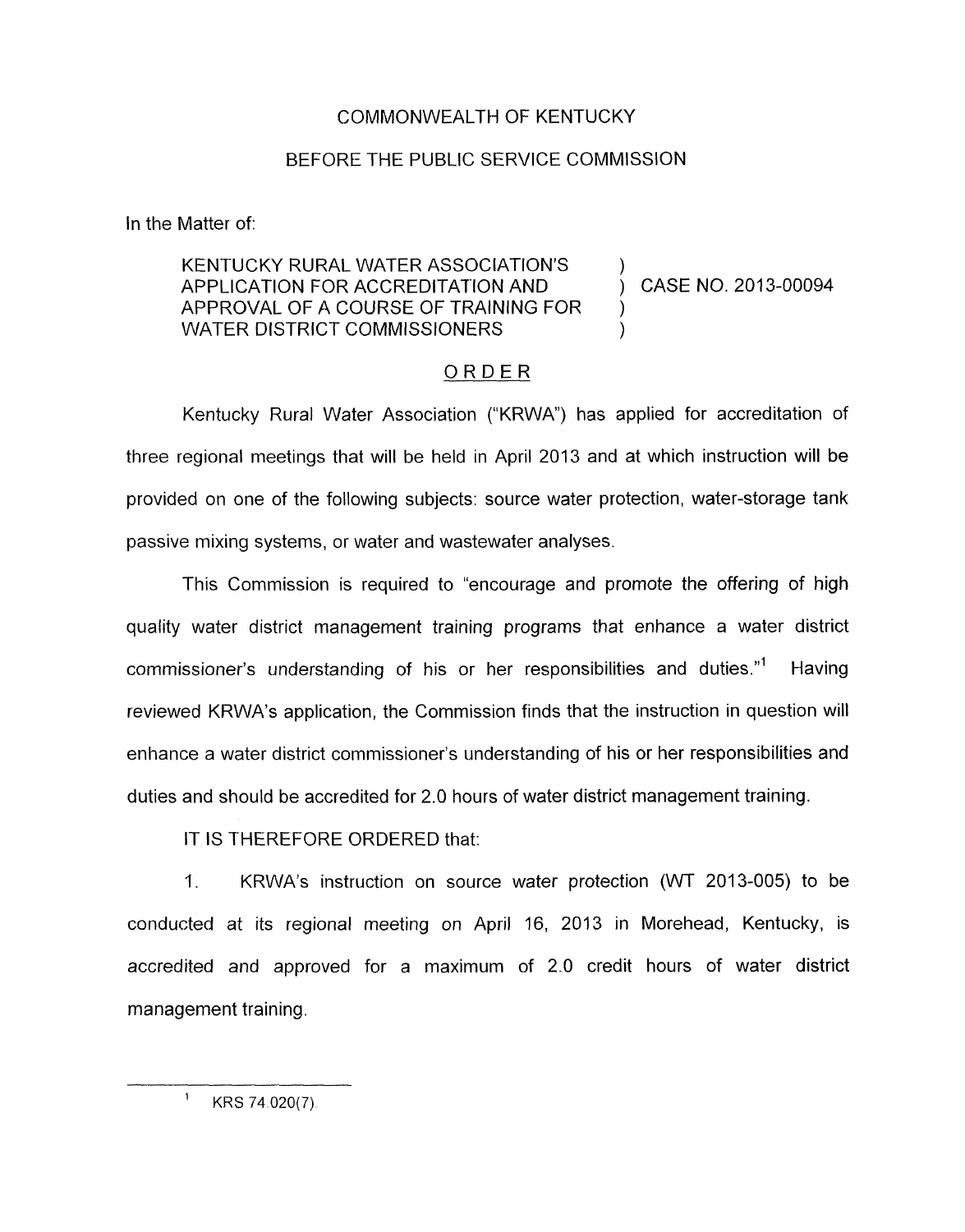2. KRWA's instruction on water-storage tank passive mixing systems (WT 2013-006) to be conducted at its regional meeting on April 18, 2013 in Owensboro, Kentucky, is accredited and approved for a maximum of 2.0 credit hours of water district management training.

3. KRWA's instruction on water and wastewater analyses (WT 2013-007) to be conducted at its regional meeting on April 25, 2012 in Draffenville, Kentucky, is accredited and approved for a maximum of 2.0 credit hours of water district management training.

4. KRWA shall retain a record of all water district commissioners attending the accredited and approved presentations.

*5.* No later than May 15, 2013, KRWA shall file with the Commission:

a. A sworn statement attesting that the accredited instruction was performed;

b. A description of any changes in the presenters or the proposed curriculum that occurred after KRWA's application; and

C. The name of each water district commissioner who attended, his or her water district, and the number of hours that he or she attended.

| By the Commission  |                                       |
|--------------------|---------------------------------------|
| <b>ENTERED</b>     |                                       |
| <b>MAR 25 2013</b> |                                       |
|                    |                                       |
|                    | KENTUCKY PUBLIC<br>SERVICE COMMISSION |

**ATTES** Exed we birector

Case No. 2013-00094